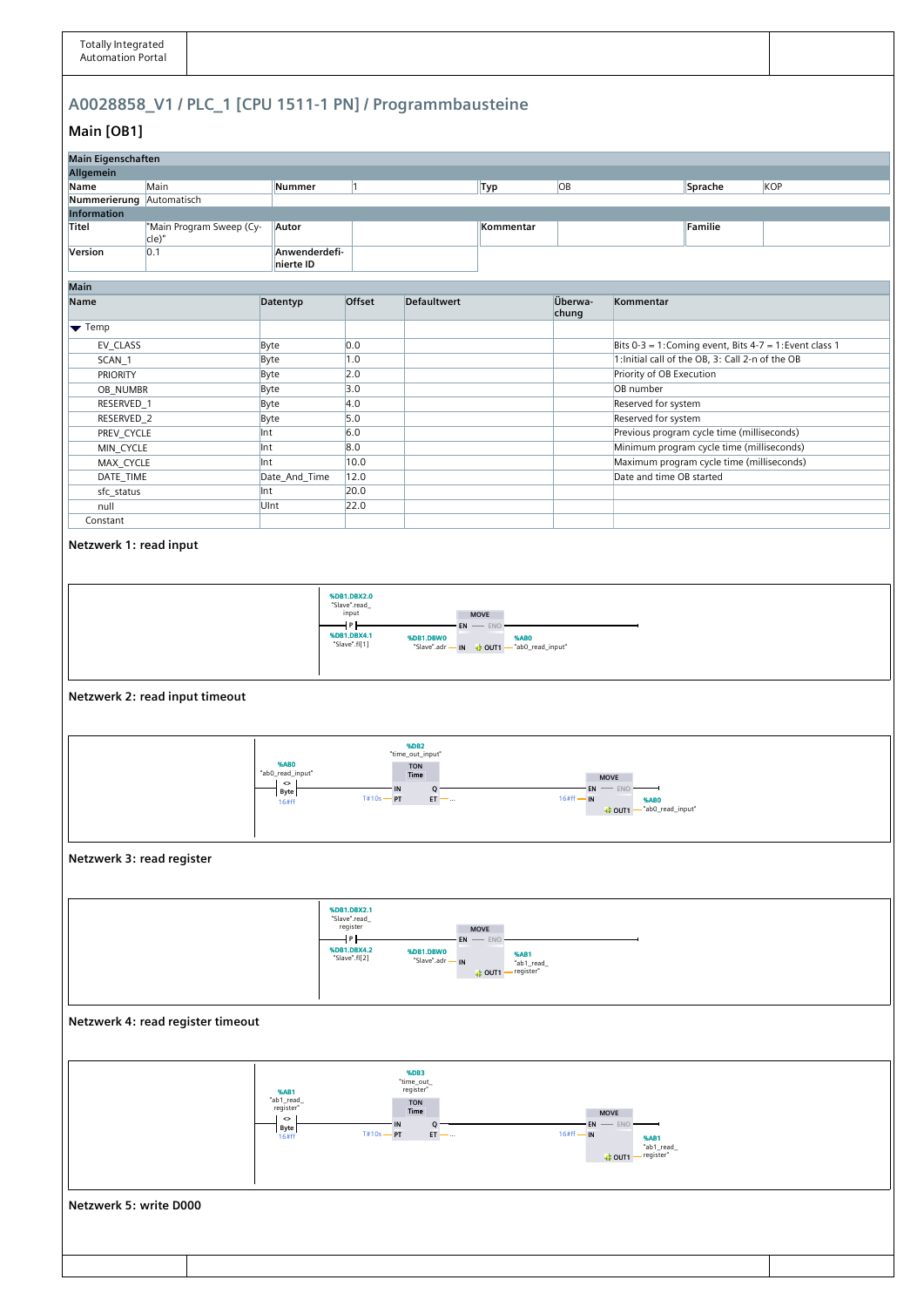

**Netzwerk 11: write D001**